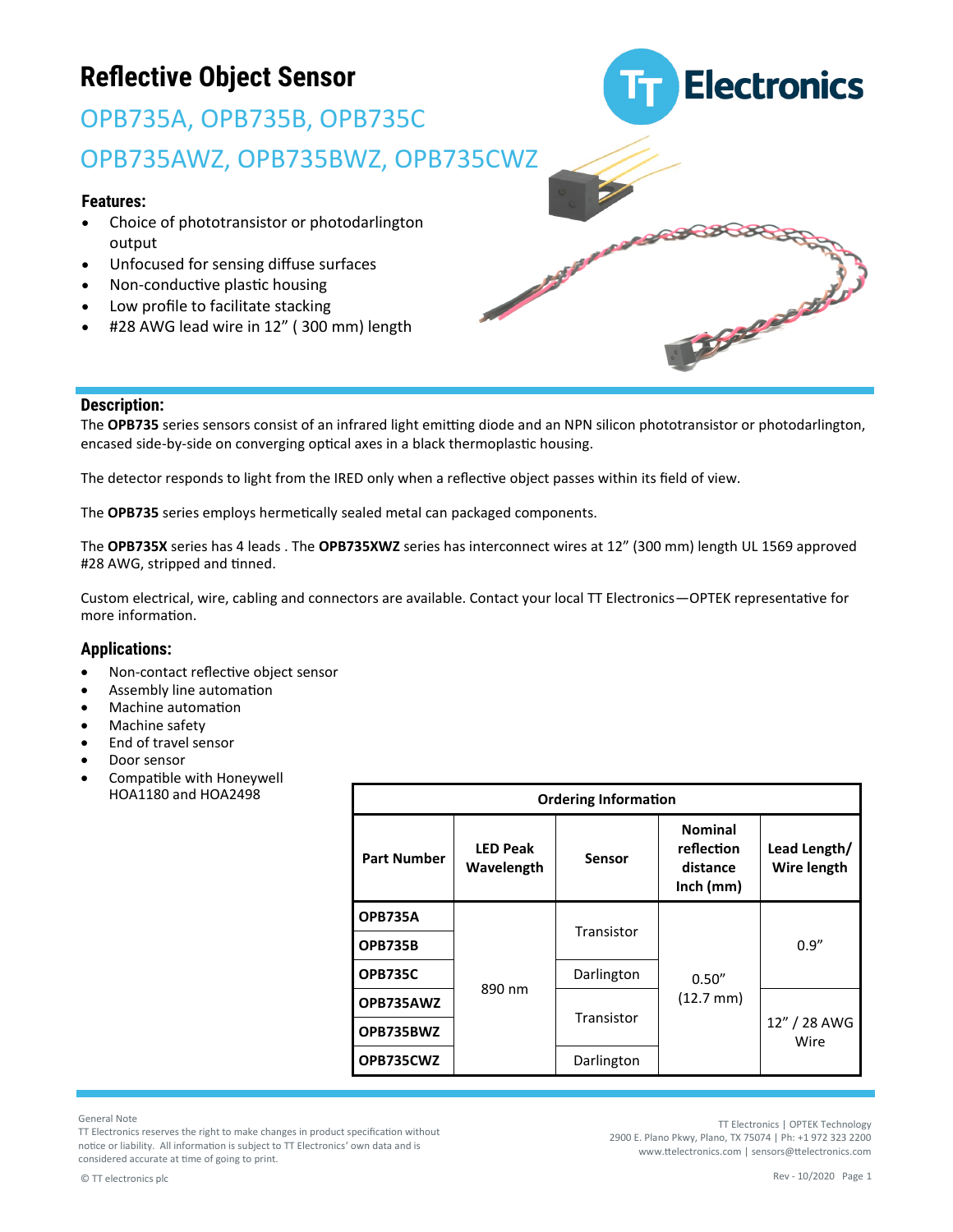

OPB735A, OPB735B, OPB735C OPB735AWZ, OPB735BWZ, OPB735CWZ

### **OPB735A, OPB735B, OPB735C**





#### **OPB735AWZ, OPB735BWZ, OPB735CWZ**



| OPB735*WZ          | <b>Wire Color Code</b> |  |  |  |
|--------------------|------------------------|--|--|--|
| <b>LED</b> anode   | Red                    |  |  |  |
| <b>LED cathode</b> | Black                  |  |  |  |
| <b>Collector</b>   |                        |  |  |  |
| OPB735AWZ          | Brown                  |  |  |  |
| OPB735BWZ          | Orange                 |  |  |  |
| OPB735CWZ          | Yellow                 |  |  |  |
| Emitter            | Black                  |  |  |  |

General Note

TT Electronics reserves the right to make changes in product specification without notice or liability. All information is subject to TT Electronics' own data and is considered accurate at time of going to print.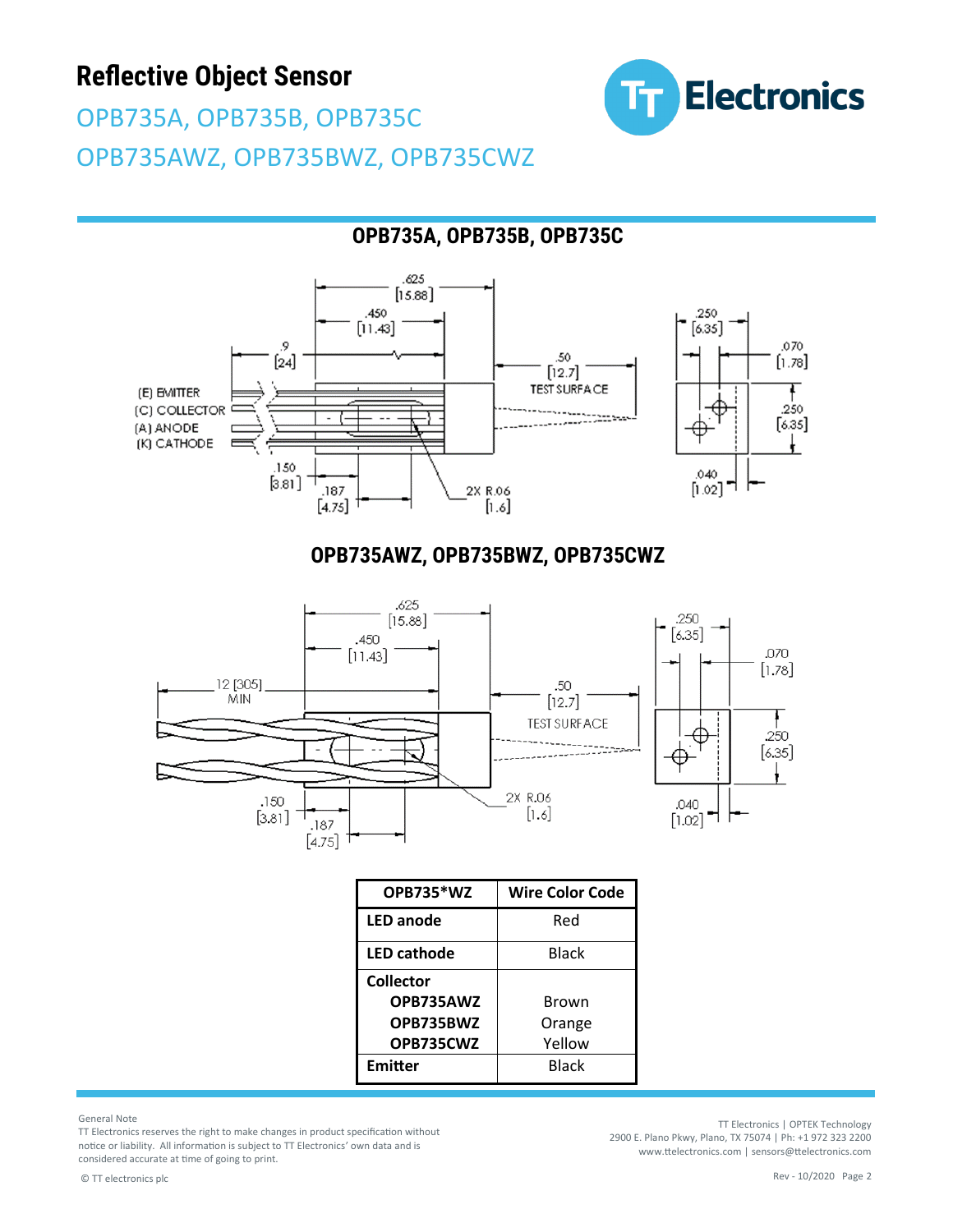# OPB735A, OPB735B, OPB735C OPB735AWZ, OPB735BWZ, OPB735CWZ



### **Electrical Specifications**

**Absolute Maximum Ratings** (T<sub>A</sub> = 25 °C unless otherwise noted)

| <b>Operating Temperature Range</b>                                                                             | $-55 °C$ to $+100 °C$ |  |  |  |
|----------------------------------------------------------------------------------------------------------------|-----------------------|--|--|--|
| Storage Temperature Range                                                                                      | -55 °C to +125 °C     |  |  |  |
| Soldering Temperature (5 sec)<br>OPB735A, OPB735B, OPB735C<br>OPB735AWZ, OPB735BWZ, OPB735CWZ                  | 260 °C<br>240 °C      |  |  |  |
| <b>Input Diode</b>                                                                                             |                       |  |  |  |
| Continuous Forward Current                                                                                     | 75 mA                 |  |  |  |
| Reverse Voltage                                                                                                | 2 V                   |  |  |  |
| Power Dissipation <sup>(1)</sup>                                                                               | 100 mW                |  |  |  |
| Output Phototransistor (OPB735A, OPB735B, OPB735AWZ, OPB735BWZ)<br>Output Photodarlington (OPB735C, OPB735CWZ) |                       |  |  |  |
| Collector-Emitter Voltage<br>OPB735A, OPB735B, OPB735AWZ, OPB735BWZ<br>OPB735C, OPB735CWZ                      | 30 V<br>15 V          |  |  |  |
| <b>Emitter-Collector Voltage</b>                                                                               | 5V                    |  |  |  |
| <b>Collector DC Current</b>                                                                                    | 30 mA                 |  |  |  |
| Power Dissipation <sup>(1)</sup>                                                                               | 75 mW                 |  |  |  |

Note:

(1) Derate linearly 1.25 mW/°C above 25 °C

General Note

TT Electronics reserves the right to make changes in product specification without notice or liability. All information is subject to TT Electronics' own data and is considered accurate at time of going to print.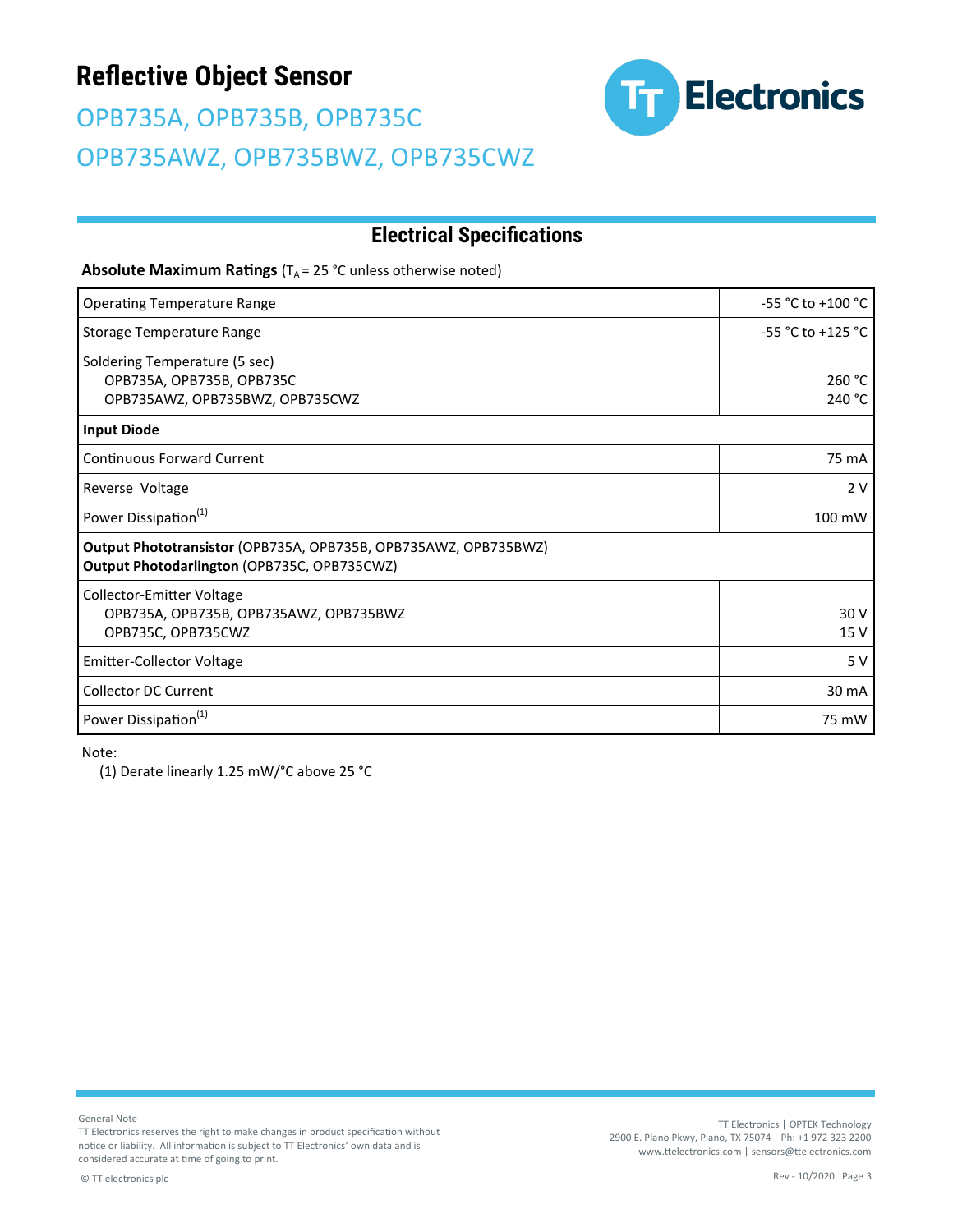# OPB735A, OPB735B, OPB735C OPB735AWZ, OPB735BWZ, OPB735CWZ



### **Electrical Specifications**

#### **Electrical Characteristics** (T<sub>A</sub> = 25 °C unless otherwise noted)

| <b>SYMBOL</b>                                                   | <b>PARAMETER</b>                                                                                                                         | <b>MIN</b>               | <b>TYP</b>                   | <b>MAX</b>               | <b>UNITS</b> | <b>TEST CONDITIONS</b>                                                                                                        |  |  |
|-----------------------------------------------------------------|------------------------------------------------------------------------------------------------------------------------------------------|--------------------------|------------------------------|--------------------------|--------------|-------------------------------------------------------------------------------------------------------------------------------|--|--|
| <b>Input Diode</b>                                              |                                                                                                                                          |                          |                              |                          |              |                                                                                                                               |  |  |
| $V_F$                                                           | Forward Voltage                                                                                                                          | $\overline{\phantom{a}}$ | $\qquad \qquad \blacksquare$ | 1.80                     | V            | $I_F = 50$ mA                                                                                                                 |  |  |
| $I_R$                                                           | <b>Reverse Current</b>                                                                                                                   |                          |                              | 100                      | μA           | $V_R = 2 V$                                                                                                                   |  |  |
| Output Phototransistor (OPB735A, OPB735B, OPB735AWZ, OPB735BWZ) |                                                                                                                                          |                          |                              |                          |              |                                                                                                                               |  |  |
| $V_{(BR)CEO}$                                                   | Collector-Emitter Breakdown Voltage                                                                                                      | 30                       |                              |                          | V            | $I_c = 100 \mu A$                                                                                                             |  |  |
| $V_{(BR)ECO}$                                                   | Emitter-Collector Breakdown Voltage                                                                                                      | 5                        | $\overline{a}$               |                          | V            | $I_{E} = 100 \mu A$                                                                                                           |  |  |
| I <sub>CEO</sub>                                                | <b>Collector Dark Current</b>                                                                                                            | $\overline{\phantom{a}}$ | $\overline{a}$               | 100                      | nA           | $V_{CE}$ = 10 V, $I_F$ = 0 <sup>(4)</sup>                                                                                     |  |  |
| Output Photodarlington (OPB735C, OPB735CWZ)                     |                                                                                                                                          |                          |                              |                          |              |                                                                                                                               |  |  |
| $V_{(BR)CEO}$                                                   | Collector-Emitter Breakdown Voltage                                                                                                      | 15                       | $\overline{\phantom{a}}$     | $\overline{\phantom{a}}$ | V            | $I_c = 100 \mu A$                                                                                                             |  |  |
| $V_{(BR)ECO}$                                                   | Emitter-Collector Breakdown Voltage                                                                                                      | 5                        | $\overline{a}$               |                          | V            | $I_E = 100 \mu A$                                                                                                             |  |  |
| $I_{ceO}$                                                       | <b>Collector Dark Current</b>                                                                                                            | $\overline{\phantom{a}}$ |                              | 250                      | nA           | $V_{CF}$ = 10 V, $I_F$ = 0 <sup>(4)</sup>                                                                                     |  |  |
| Coupled                                                         |                                                                                                                                          |                          |                              |                          |              |                                                                                                                               |  |  |
| $V_{CE(SAT)}$                                                   | <b>Saturation Voltage</b><br>OPB735A, OPB735AWZ<br>OPB735B, OPB735BWZ<br>OPB735C, OPB735CWZ                                              |                          |                              | 0.40<br>0.40<br>1.10     | V            | $I_F$ = 30 mA, $I_C$ = 5 $\mu A^{(1)}$<br>$I_F$ = 30 mA, $I_C$ = 20 $\mu A^{(1)}$<br>$I_F$ = 30 mA, $I_C$ = 250 $\mu A^{(1)}$ |  |  |
| $I_{C(ON)}$                                                     | <b>On-State Collector Current</b><br>OPB735A, OPB735AWZ<br>OPB735B, OPB735BWZ                                                            | 0.04<br>0.16             |                              |                          | mA           | $V_{CF}$ = 5 V, I <sub>F</sub> = 30 mA, <sup>(1)</sup>                                                                        |  |  |
| $I_{C(ON)}$                                                     | OPB735C, OPB735CWZ                                                                                                                       | 2.0                      | $\overline{a}$               |                          | mA           | $V_{CE}$ = 5 V, I <sub>F</sub> = 20 mA, <sup>(1)</sup>                                                                        |  |  |
| $t_r$ , $t_f$                                                   | <b>Rise And Fall Time</b><br>OPB735A, OPB735AWZ <sup>(2)</sup><br>OPB735B, OPB735BWZ <sup>(2)</sup><br>OPB735C, OPB735CWZ <sup>(3)</sup> |                          | 15<br>15<br>250              |                          | μs           | $V_{CC}$ = 5 V, V <sub>L</sub> = 1 V, R <sub>L</sub> = 1000 $\Omega$                                                          |  |  |

Note:

(1) Test surface is a front surface mirror (polished aluminum, 85% reflectance) located 0.50 in.(12.7 mm) from the front surface of the device. (2) Tested with a pulsed LED at 1 KHz

(3) Tested with a pulsed LED at 100 Hz

(4) To calculate typical collector dark current in nA, use the formula  $I_{CEO} = 10^{(0.0407A-3.4)}$  where T<sub>A</sub> is ambient temperature in °C

General Note

TT Electronics reserves the right to make changes in product specification without notice or liability. All information is subject to TT Electronics' own data and is considered accurate at time of going to print.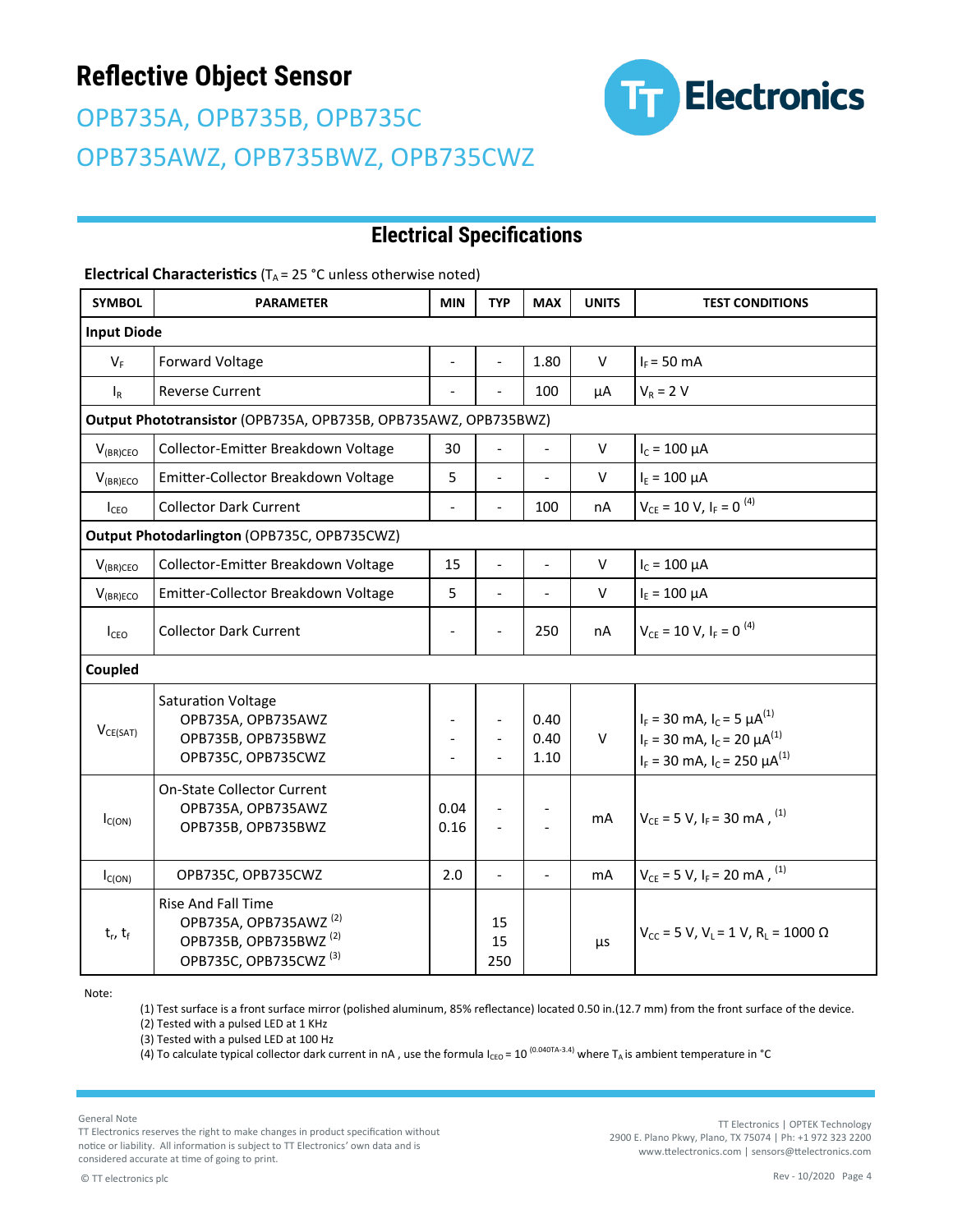OPB735A, OPB735B, OPB735C OPB735AWZ, OPB735BWZ, OPB735CWZ





#### **Performance**







General Note

TT Electronics reserves the right to make changes in product specification without notice or liability. All information is subject to TT Electronics' own data and is considered accurate at time of going to print.